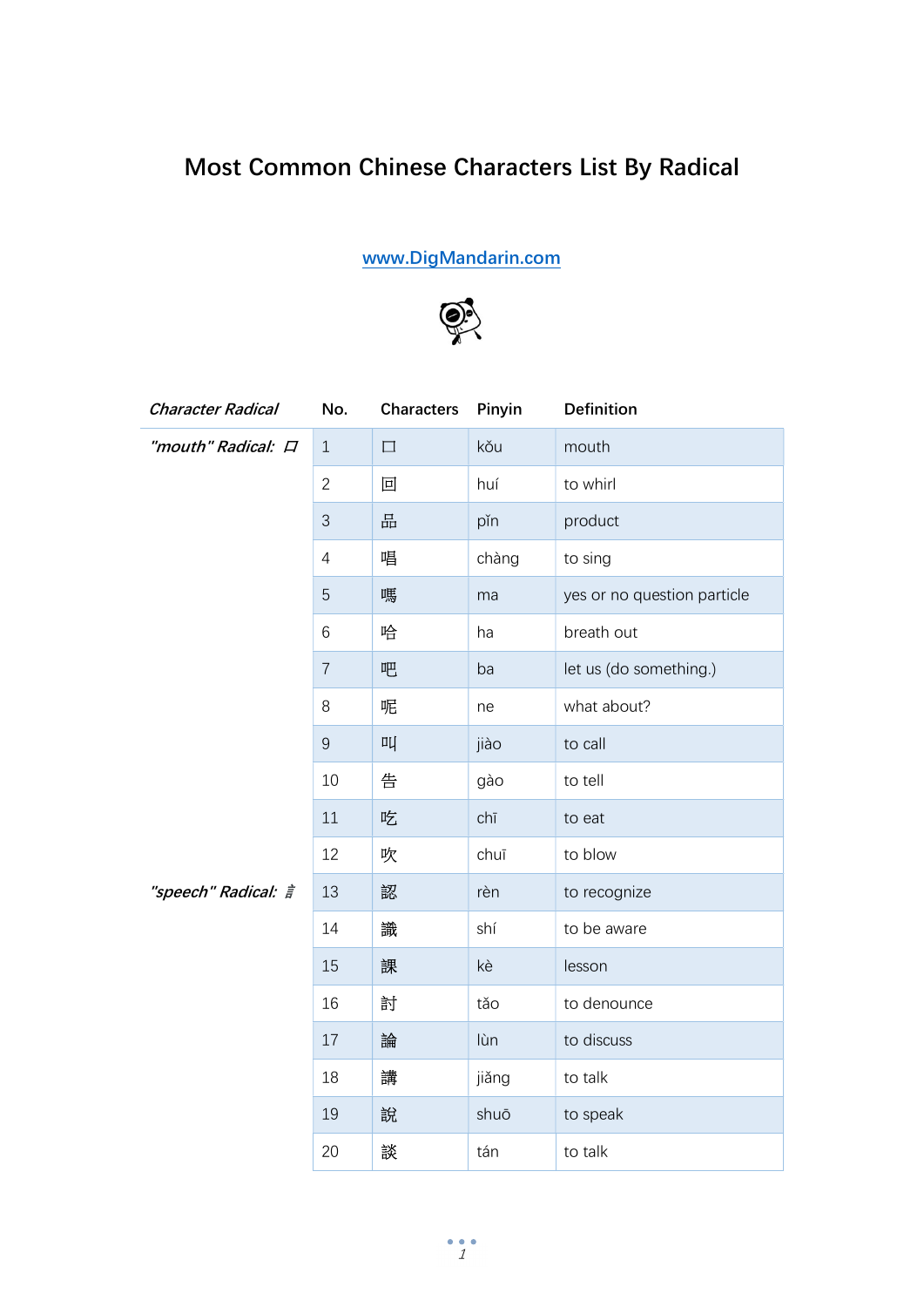|                   | 21 | 讓 | ràng       | to let                 |
|-------------------|----|---|------------|------------------------|
|                   | 22 | 試 | shì        | to try                 |
|                   | 23 | 詞 | СÍ         | word                   |
|                   | 24 | 詩 | shī        | poem                   |
|                   | 25 | 誤 | wù         | to miss; misunderstand |
| "walk" Radical: L | 26 | 達 | dá         | to reach               |
|                   | 27 | 進 | jìn        | to enter               |
|                   | 28 | 還 | hái / huán | still / to return      |
|                   | 29 | 遠 | yuǎn       | far                    |
|                   | 30 | 迷 | mí         | to get lost            |
|                   | 31 | 迫 | pò         | to approach            |
|                   | 32 | 退 | tuì        | to move back           |
|                   | 33 | 遲 | chí        | to walk slowly         |
|                   | 34 | 迅 | xùn        | fast                   |
|                   | 35 | 返 | fǎn        | to go back             |
|                   | 36 | 連 | lián       | to link                |
|                   | 37 | 這 | zhè        | this                   |
|                   | 38 | 邊 | biān       | side                   |
|                   | 39 | 運 | yùn        | Transport              |
|                   | 40 | 送 | sòng       | give away              |
|                   | 41 | 選 | xuǎn       | select                 |
|                   | 42 | 逃 | táo        | escape                 |
|                   | 43 | 通 | tōng       | through                |
|                   | 44 | 遙 | yáo        | remote                 |
| "Ice" Radical: >  | 45 | 冰 | bīng       | ice                    |
|                   | 46 | 冷 | lěng       | cold                   |
|                   | 47 | 冬 | dōng       | winter                 |
|                   | 48 | 凉 | liáng      | cool                   |
|                   | 49 | 凍 | dòng       | to freeze              |

<sup>&</sup>quot;walk" Radical: 辶

<sup>&</sup>quot;Ice" Radical: >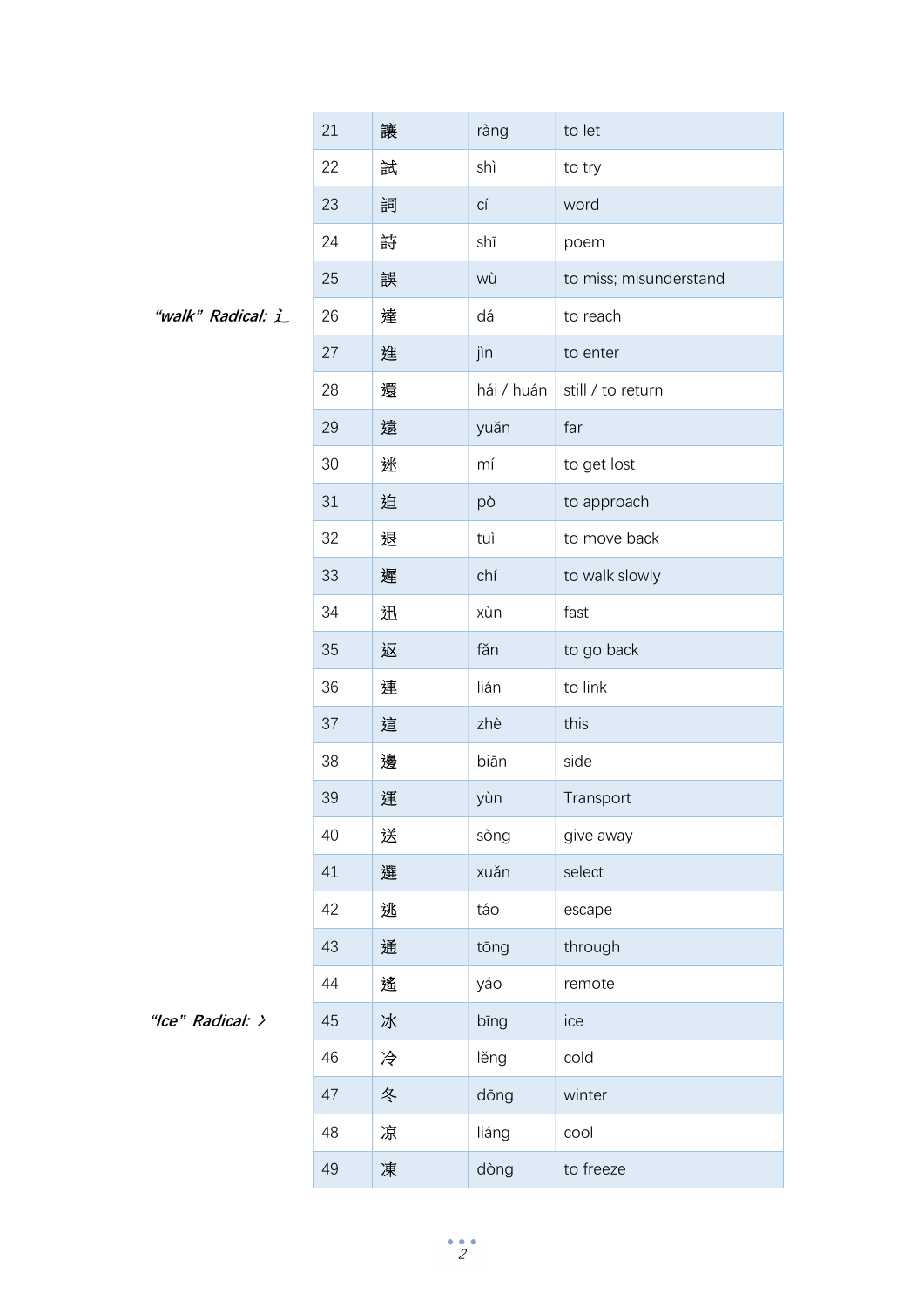|                    | 50 | 冽 | liè   | very cold            |
|--------------------|----|---|-------|----------------------|
|                    | 51 | 减 | jiǎn  | to decrease          |
|                    | 52 | 准 | zhǔn  | level, standard      |
|                    | 53 | 决 | jué   | to decide            |
|                    | 54 | 淨 | jìng  | clean                |
|                    | 55 | 况 | kuàng | condition, situation |
| "Water" Radical: > | 56 | 漢 | hàn   | Han nationality      |
|                    | 57 | 汗 | hàn   | sweat                |
|                    | 58 | 泪 | lèi   | tears                |
|                    | 59 | 海 | hǎi   | sea                  |
|                    | 60 | 江 | jiāng | River                |
|                    | 61 | 河 | hé    | River                |
|                    | 62 | 湖 | hú    | lake                 |
|                    | 63 | 洗 | ХĬ    | to wash              |
|                    | 64 | 溪 | ΧĪ    | Creek                |
|                    | 65 | 湯 | tāng  | soup                 |
|                    | 66 | 清 | qīng  | clear                |
|                    | 67 | 法 | fǎ    | law                  |
|                    | 68 | 沙 | shā   | sand                 |
|                    | 69 | 沉 | chén  | to sink              |
|                    | 70 | 汽 | qì    | vapor                |
|                    | 71 | 泡 | pào   | bubble               |
|                    | 72 | 活 | huó   | to live              |
|                    | 73 | 濃 | nóng  | concentrated         |
|                    | 74 | 淡 | dàn   | light                |
|                    | 75 | 澆 | jiāo  | Pouring              |
|                    | 76 | 浪 | làng  | wave                 |
|                    | 77 | 浴 | yù    | bath                 |
|                    | 78 | 深 | shēn  | deep                 |

"Water" Radical: 氵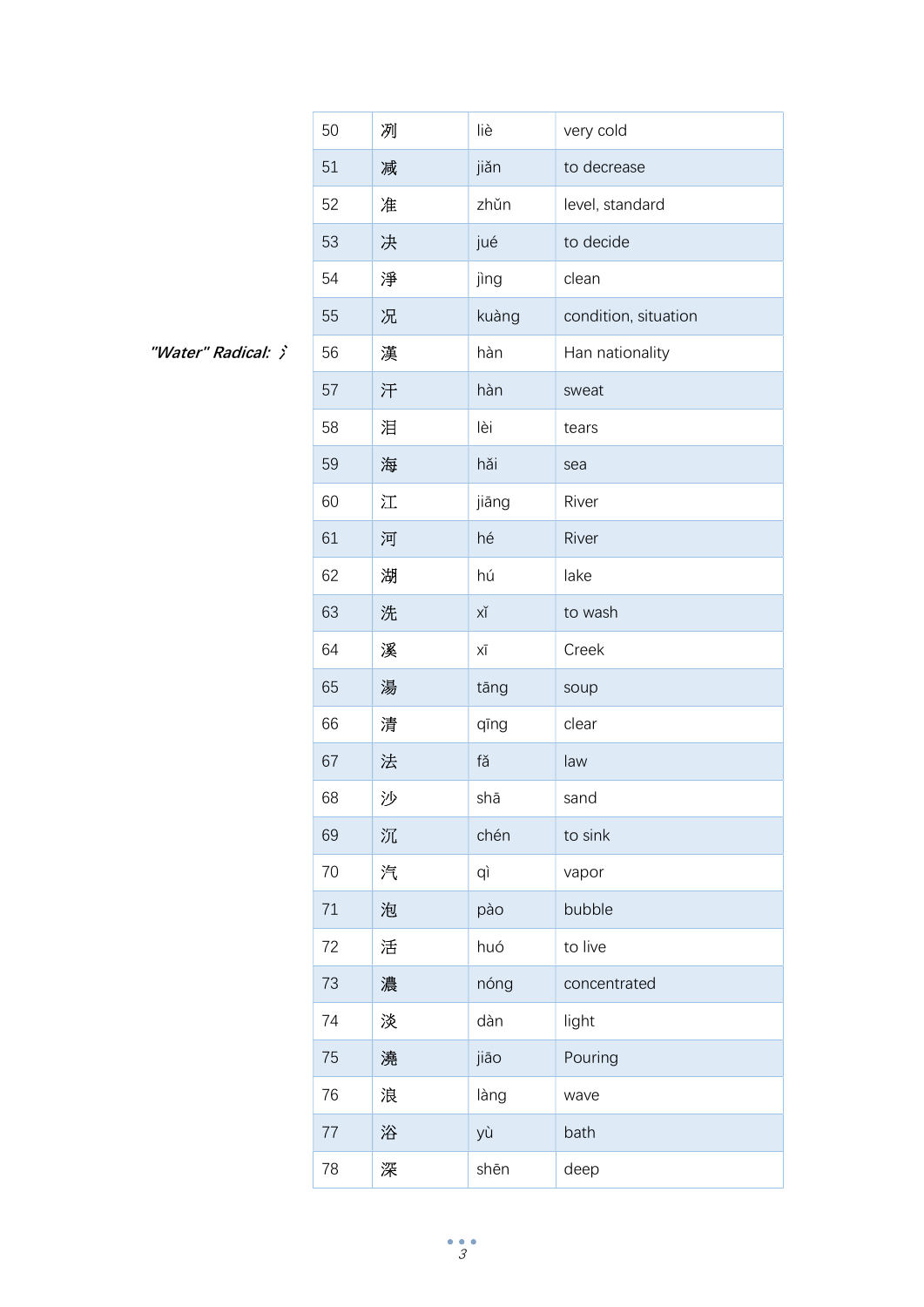|                       | 79  | 淺 | qiǎn      | shallow                   |
|-----------------------|-----|---|-----------|---------------------------|
|                       | 80  | 漸 | jiàn      | gradually                 |
|                       | 81  | 溫 | wēn       | temperature               |
|                       | 82  | 游 | yóu       | tour                      |
|                       | 83  | 滿 | mǎn       | full                      |
|                       | 84  | 演 | yǎn       | to play, to act           |
|                       | 85  | 激 | jī        | excite                    |
|                       | 86  | 瀑 | bào / pù  | rainstorm / waterfall     |
| "Water" Radical: 2011 | 87  | 點 | diǎn      | point                     |
|                       | 88  | 熱 | rè        | heat                      |
|                       | 89  | 烈 | liè       | strong                    |
|                       | 90  | 然 | rán       | Of course                 |
|                       | 91  | 煎 | jiān      | Fry                       |
|                       | 92  | 熊 | xióng     | Bear                      |
|                       | 93  | 熟 | shú / shó | familiar, cooked          |
|                       |     |   | $\sf U$   |                           |
|                       | 94  | 燕 | yàn       | Swallow                   |
|                       | 95  | 煮 | zhǔ       | to boil                   |
|                       | 96  | 熬 | áo        | boil                      |
|                       | 97  | 焦 | jiāo      | focal                     |
| "Wood" Radical: 木     | 98  | 本 | běn       | basis, origin             |
|                       | 99  | 未 | wèi       | not yet                   |
|                       | 100 | 末 | mò        | end                       |
|                       | 101 | 術 | shù       | Technique                 |
|                       | 102 | 機 | jī        | machine                   |
|                       | 103 | 殺 | shā       | kill                      |
|                       | 104 | 權 | quán      | right                     |
|                       | 105 | 雜 | zá        | miscellaneous             |
|                       | 106 | 朵 | duǒ       | (measure word for flower) |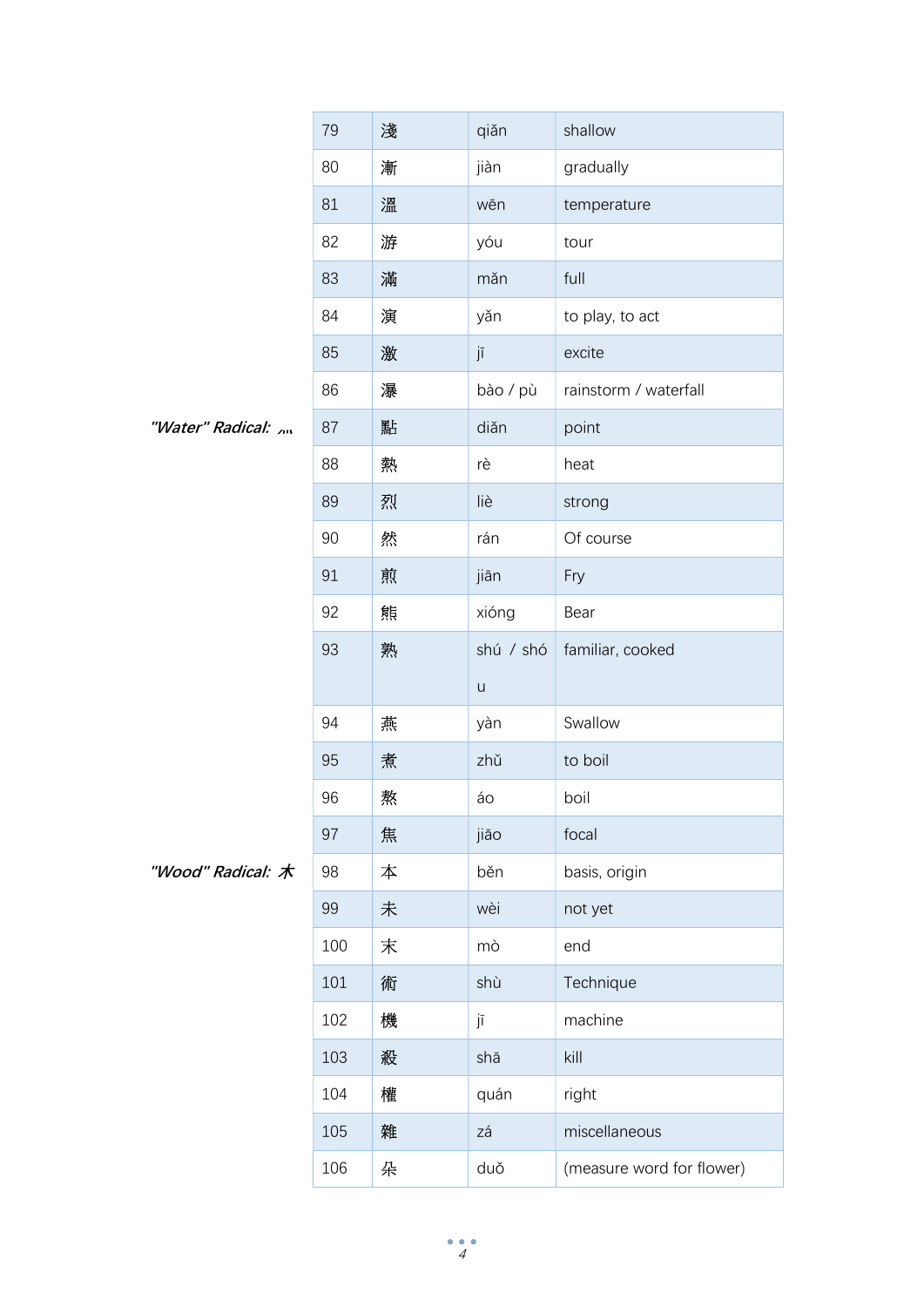|                   | 107 | 來 | lái   | Come                    |
|-------------------|-----|---|-------|-------------------------|
|                   | 108 | 李 | lĭ    | Lee, plum               |
|                   | 109 | 村 | cūn   | village                 |
|                   | 110 | 材 | cái   | material                |
|                   | 111 | 果 | guǒ   | fruit                   |
|                   | 112 | 林 | lín   | forest                  |
|                   | 113 | 森 | sēn   | forest                  |
|                   | 114 | 松 | sōng  | loose                   |
|                   | 115 | 板 | băn   | board                   |
|                   | 116 | 槍 | qiāng | gun                     |
|                   | 117 | 枝 | zhī   | branch                  |
|                   | 118 | 楓 | fēng  | maple                   |
|                   | 119 | 柳 | liŭ   | willow                  |
|                   | 120 | 枯 | kū    | Withered                |
|                   | 121 | 根 | gēn   | root                    |
|                   | 122 | 格 | gé    | grid                    |
|                   | 123 | 橋 | qiáo  | bridge                  |
|                   | 124 | 桃 | táo   | Peach                   |
|                   | 125 | 柴 | chái  | firewood                |
|                   | 126 | 桶 | tǒng  | barrel                  |
|                   | 127 | 棵 | kē    | (measure word for tree) |
|                   | 128 | 樓 | lóu   | floor, building         |
| "Hand" Radical: # | 129 | 打 | dǎ    | hit                     |
|                   | 130 | 扔 | rēng  | through                 |
|                   | 131 | 扒 | bā    | pull down, cling to     |
|                   | 132 | 拖 | tuō   | drag                    |
|                   | 133 | 托 | tuō   | Care                    |
|                   | 134 | 掃 | sǎo   | sweep                   |
|                   | 135 | 扣 | kòu   | buckle                  |

"Hand" Radical: 扌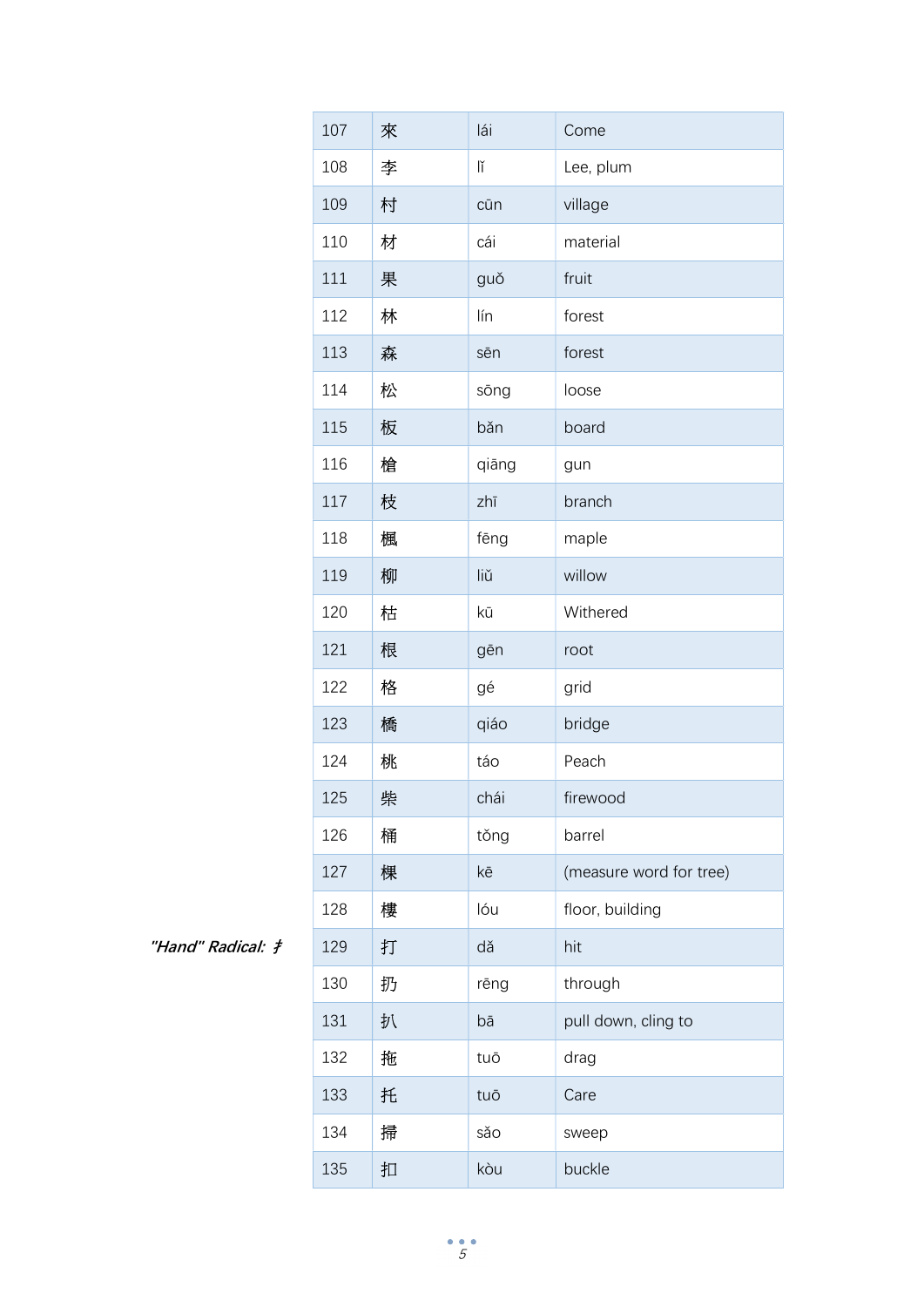|                       | 136 | 抗 | kàng  | anti-              |
|-----------------------|-----|---|-------|--------------------|
|                       | 137 | 扛 | káng  | Carry              |
|                       | 138 | 把 | bǎ    | (grammar particle) |
|                       | 139 | 抱 | bào   | hold, hug          |
|                       | 140 | 報 | bào   | Report             |
|                       | 141 | 找 | zhǎo  | Find               |
|                       | 142 | 擠 | jĭ    | squeeze            |
|                       | 143 | 技 | jì    | Skill              |
|                       | 144 | 護 | hù    | Protect            |
|                       | 145 | 投 | tóu   | cast               |
|                       | 146 | 抓 | zhuā  | Grab               |
|                       | 147 | 搶 | qiǎng | rob                |
|                       | 148 | 拉 | lā    | Pull               |
|                       | 149 | 攔 | lán   | bar, block, hinder |
|                       | 150 | 指 | zhǐ   | indicate           |
|                       | 151 | 换 | huàn  | change             |
|                       | 152 | 接 | jiē   | Pick up            |
|                       | 153 | 描 | miáo  | Trace              |
|                       | 154 | 提 | tí    | mention            |
|                       | 155 | 搖 | yáo   | shake              |
|                       | 156 | 擦 | сā    | rub                |
| #<br>"Grass" Radical: | 157 | 藝 | yì    | art                |
|                       | 158 | 節 | jié   | Section            |
|                       | 159 | 芒 | máng  | mango              |
|                       | 160 | 花 | huā   | flower, to spend   |
|                       | 161 | 草 | cǎo   | grass              |
|                       | 162 | 芽 | уá    | bud                |
|                       | 163 | 苦 | kŭ    | bitter             |
|                       | 164 | 萍 | píng  | (kind of grass)    |

"Grass" Radical: <sup>++</sup>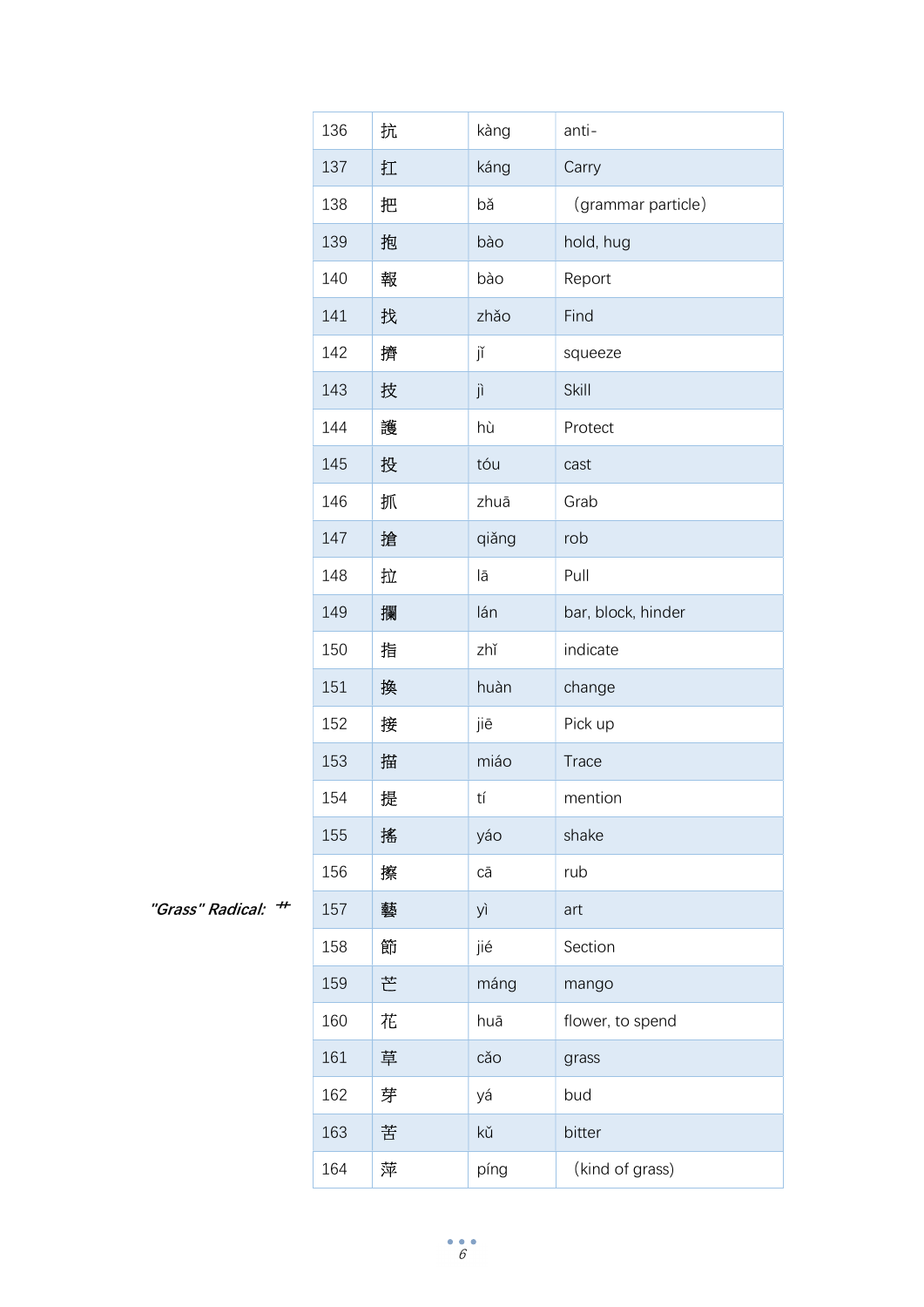|                     | 165 | 藥 | yào              | medicine                  |
|---------------------|-----|---|------------------|---------------------------|
|                     | 166 | 茶 | chá              | tea                       |
|                     | 167 | 蕩 | dàng             | swing                     |
|                     | 168 | 菜 | cài              | dish                      |
|                     | 169 | 落 | luò              | drop                      |
|                     | 170 | 薄 | báo / bó         | thin / slight             |
| "Person" Radical: 1 | 171 | 什 | shén             | What                      |
|                     | 172 | 化 | huà              | Turn into                 |
|                     | 173 | 仍 | réng             | still                     |
|                     | 174 | 僅 | jĭn              | only                      |
|                     | 175 | 仇 | chóu             | hatred                    |
|                     | 176 | 他 | tā               | he                        |
|                     | 177 | 們 | men              | plural form               |
|                     | 178 | 代 | dài              | generation                |
|                     | 179 | 仙 | xiān             | Immortal                  |
|                     | 180 | 件 | jiàn             | Pieces                    |
|                     | 181 | 價 | jià              | price                     |
|                     | 182 | 優 | yōu              | excellent                 |
|                     | 183 | 你 | nĭ               | you                       |
|                     | 184 | 但 | dàn              | but                       |
|                     | 185 | 住 | zhù              | live                      |
|                     | 186 | 位 | wèi              | (measure word for person) |
|                     | 187 | 低 | dī               | low                       |
|                     | 188 | 伴 | bàn              | Companion                 |
|                     | 189 | 使 | shǐ              | to make, to let           |
|                     | 190 | 信 | xìn              | letter                    |
|                     | 191 | 便 | biàn / piá       | so that, cheap            |
|                     |     |   | $\boldsymbol{n}$ |                           |
|                     | 192 | 保 | bǎo              | Guarantee                 |

"Person" Radical: イ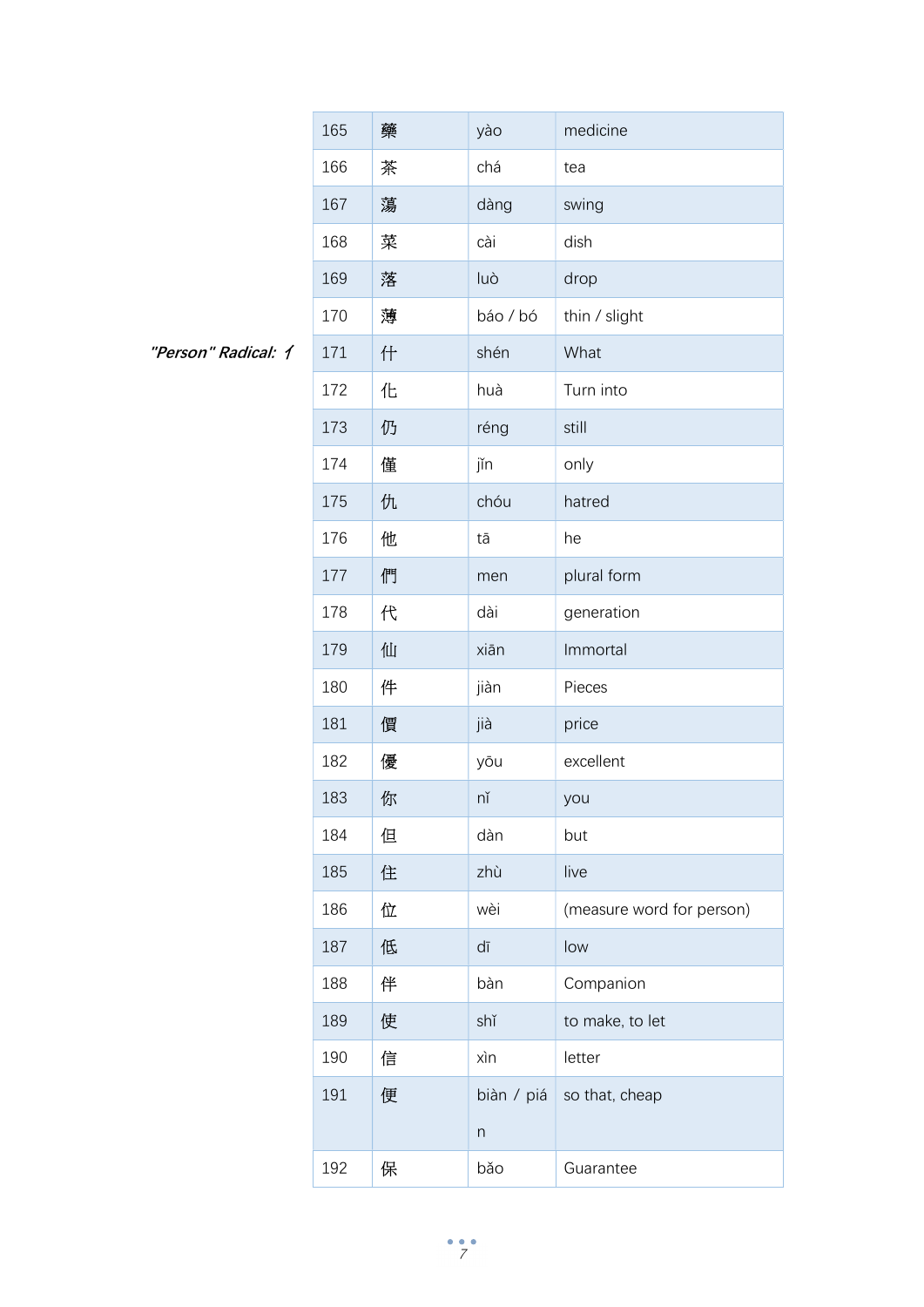|                     | 193 | 修 | xiū       | repair             |
|---------------------|-----|---|-----------|--------------------|
|                     | 194 | 倆 | liǎ       | two, both          |
|                     | 195 | 倒 | dǎo / dào | fall, pour         |
|                     | 196 | 借 | jiè       | borrow             |
|                     | 197 | 做 | zuò       | do                 |
|                     | 198 | 假 | jiǎ / jià | fake, vacation     |
|                     | 199 | 停 | tíng      | stop               |
|                     | 200 | 偷 | tōu       | steal              |
|                     | 201 | 偏 | piān      | Partial, have had  |
|                     | 202 | 像 | xiàng     | image              |
|                     | 203 | 僧 | sēng      | monk               |
| "double<br>person"  | 204 | 行 | háng / xí | Row, walk, conduct |
| Radical: 4          |     |   | ng        |                    |
|                     | 205 | 徹 | chè       | thorough           |
|                     | 206 | 往 | wǎng      | to                 |
|                     | 207 | 很 | hěn       | very               |
|                     | 208 | 得 | de        | (grammar particle) |
|                     | 209 | 德 | dé        | German, morals     |
| "Female" Radical: 女 | 210 | 媽 | mā        | mom                |
|                     | 211 | 奶 | nǎi       | milk;<br>grandma   |
|                     | 212 | 她 | tā        | she was            |
|                     | 213 | 好 | hǎo / hào | good, like         |
|                     | 214 | 如 | rú        | Such as            |
|                     | 215 | 婦 | fù        | woman              |
|                     | 216 | 妖 | yāo       | Demon              |
|                     | 217 | 姐 | jiě       | elder sister       |
|                     | 218 | 妹 | mèi       | younger sister     |
|                     | 219 | 始 | shǐ       | beginning          |
|                     | 220 | 姓 | xìng      | surname            |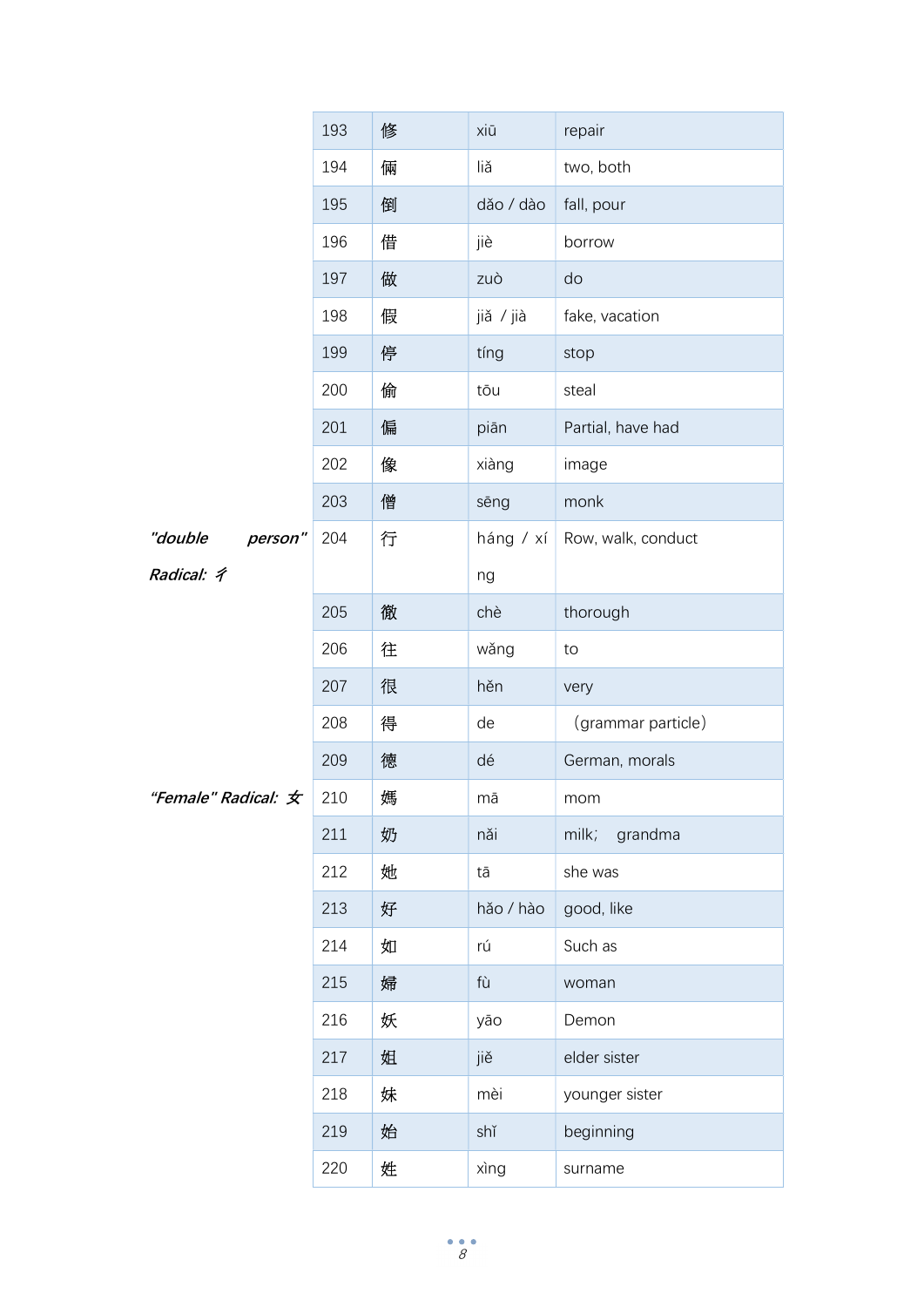|                        | 221 | 娃 | wá      | baby                     |
|------------------------|-----|---|---------|--------------------------|
|                        | 222 | 娘 | niáng   | mother                   |
|                        | 223 | 婚 | hūn     | marriage                 |
|                        | 224 | 婆 | pó      | grandma                  |
|                        | 225 | 娶 | qǔ      | Marry (man)              |
|                        | 226 | 嬰 | yīng    | infant                   |
|                        | 227 | 嫁 | jià     | marry (woman)            |
| "Insect" Radical: 虫    | 228 | 虹 | hóng    | rainbow                  |
|                        | 229 | 蟻 | yĭ      | ant                      |
|                        | 230 | 蝦 | xiā     | shrimp                   |
|                        | 231 | 蛇 | shé     | snake                    |
|                        | 232 | 蝶 | dié     | butterfly                |
|                        | 233 | 蟹 | xiè     | crab                     |
|                        | 234 | 蜂 | fēng    | bee                      |
| "Earth" Radical: $\pm$ | 235 | 地 | dì / de | Ground, grammar partical |
|                        | 236 | 場 | cháng / | market, site, spot       |
|                        |     |   | chǎng   |                          |
|                        | 237 | 塊 | kuài    | Piece                    |
|                        | 238 | 堅 | jiān    | Firm                     |
|                        | 239 | 壞 | huài    | Bad                      |
|                        | 240 | 址 | zhǐ     | site                     |
|                        | 241 | 城 | chéng   | city                     |
|                        | 242 | 塔 | tǎ      | tower                    |
|                        | 243 | 堆 | duī     | stack                    |
|                        | 244 | 墻 | qiáng   | wall                     |
|                        | 245 | 境 | jìng    | territory                |
|                        | 246 | 增 | zēng    | increase                 |
| "Fire" Radical: 火      | 247 | 燈 | dēng    | light                    |
|                        | 248 | 灰 | huī     | gray                     |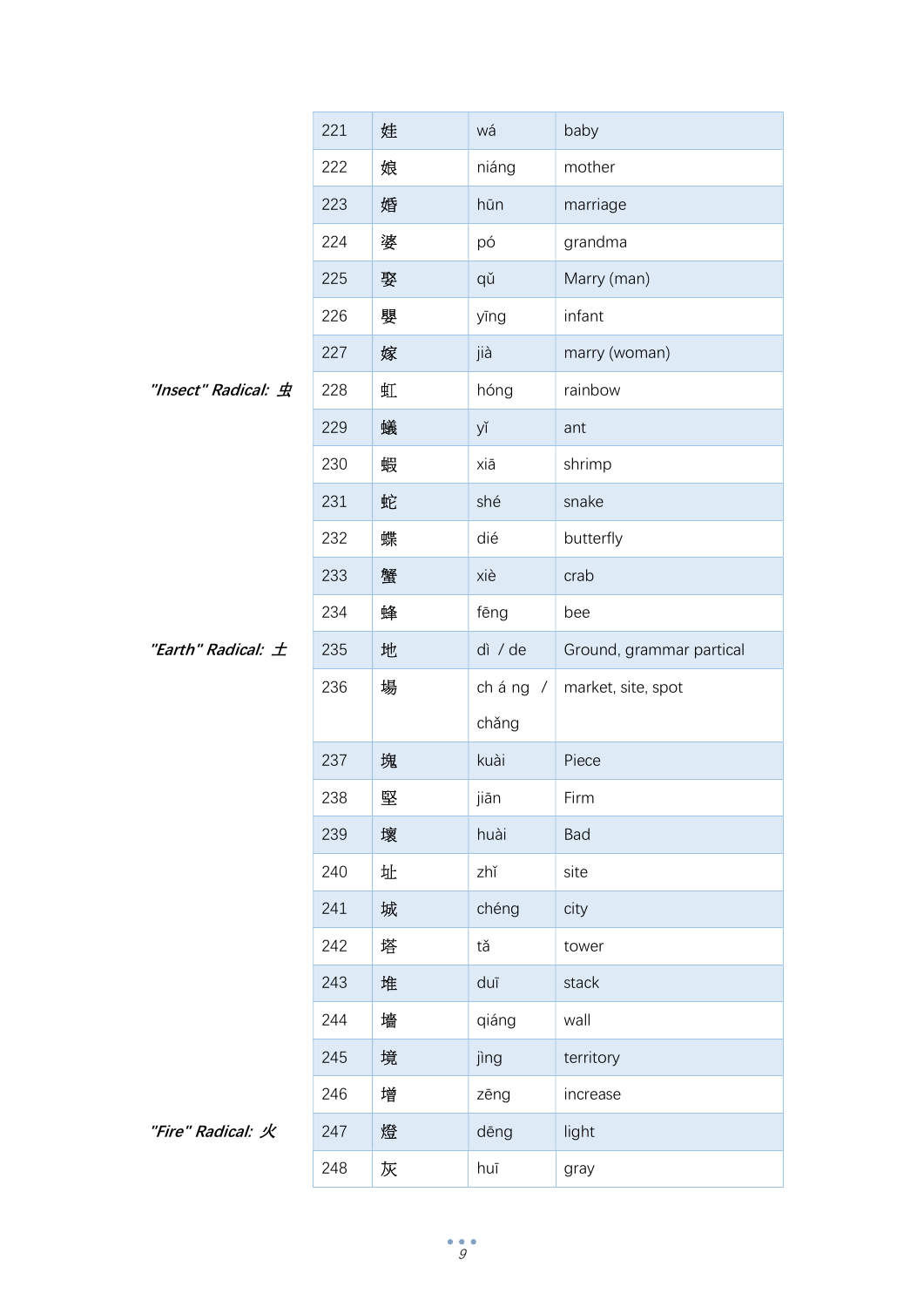|                    | 249 | 灾 | zāi  | disaster          |
|--------------------|-----|---|------|-------------------|
|                    | 250 | 燦 | càn  | brilliant         |
|                    | 251 | 爛 | làn  | rotten            |
|                    | 252 | 爐 | lú   | furnace           |
|                    | 253 | 炎 | yán  | inflammation      |
|                    | 254 | 炊 | chuī | Cooking           |
|                    | 255 | 炸 | zhá  | Fried             |
|                    | 256 | 烟 | yān  | smoke             |
|                    | 257 | 煩 | fán  | bother            |
|                    | 258 | 燒 | shāo | burn              |
|                    | 259 | 烤 | kǎo  | grilled           |
|                    | 260 | 燭 | zhú  | candle            |
|                    | 261 | 爆 | bào  | burst             |
| "Heart" Radical: † | 262 | 憶 | yì   | Recall            |
|                    | 263 | 忙 | máng | busy              |
|                    | 264 | 快 | kuài | fast              |
|                    | 265 | 慢 | màn  | slow              |
|                    | 266 | 懷 | huái | Pregnant, miss    |
|                    | 267 | 性 | xìng | character, nature |
|                    | 268 | 怕 | pà   | afraid            |
|                    | 269 | 怪 | guài | strange           |
|                    | 270 | 憐 | lián | pity              |
|                    | 271 | 恨 | hèn  | hate              |
|                    | 272 | 悄 | qiāo | quiet             |
|                    | 273 | 悔 | huǐ  | regret            |
|                    | 274 | 悅 | yuè  | Pleased           |
|                    | 275 | 情 | qíng | mood              |
|                    | 276 | 驚 | jīng | shock             |
|                    | 277 | 惜 | ΧĪ   | Pity              |

"Heart" Radical: †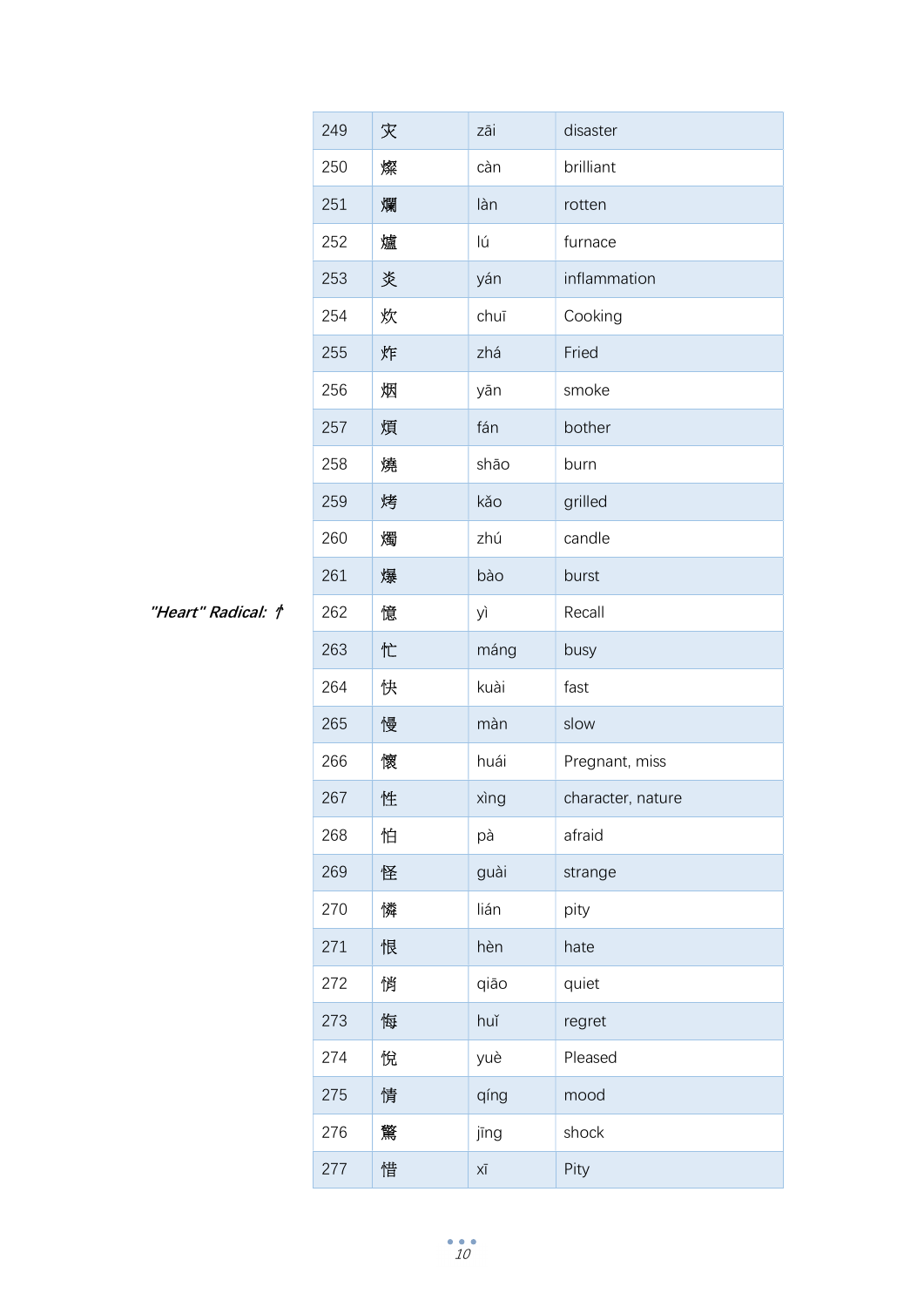|                      | 278 | 慣 | guàn                         | used             |
|----------------------|-----|---|------------------------------|------------------|
|                      | 279 | 慘 | căn                          | awful            |
|                      | 280 | 慌 | huāng                        | Panic            |
|                      | 281 | 愉 | yú                           | Enjoy            |
|                      | 282 | 懶 | lăn                          | lazy             |
|                      | 283 | 懂 | dǒng                         | understand       |
| "Heart" Radical: 心   | 284 | 忍 | rěn                          | endure           |
|                      | 285 | 忘 | wàng                         | forget           |
|                      | 286 | 念 | niàn                         | Read             |
|                      | 287 | 忽 | hū                           | suddenly         |
|                      | 288 | 忠 | zhōng                        | Loyal            |
|                      | 289 | 怎 | zěn                          | How              |
|                      | 290 | 總 | zǒng                         | total            |
|                      | 291 | 思 | $\mathsf{S}\bar{\mathsf{I}}$ | think            |
|                      | 292 | 急 | jí                           | anxious          |
|                      | 293 | 怒 | nù                           | angry            |
|                      | 294 | 息 | ΧĪ                           | rest             |
|                      | 295 | 惡 | è                            | evil             |
|                      | 296 | 恐 | kǒng                         | fear             |
|                      | 297 | 恩 | ēn                           | favor            |
|                      | 298 | 戀 | liàn                         | love             |
|                      | 299 | 您 | nín                          | you (polite way) |
|                      | 300 | 患 | huàn                         | Suffer           |
|                      | 301 | 悲 | bēi                          | sad              |
|                      | 302 | 想 | xiǎng                        | miss, think      |
|                      | 303 | 意 | yì                           | meaning          |
|                      | 304 | 感 | gǎn                          | sense            |
|                      | 305 | 願 | yuàn                         | willing          |
| "Bamboo"<br>Radical: | 306 | 笑 | xiào                         | laugh            |

"Heart" Radical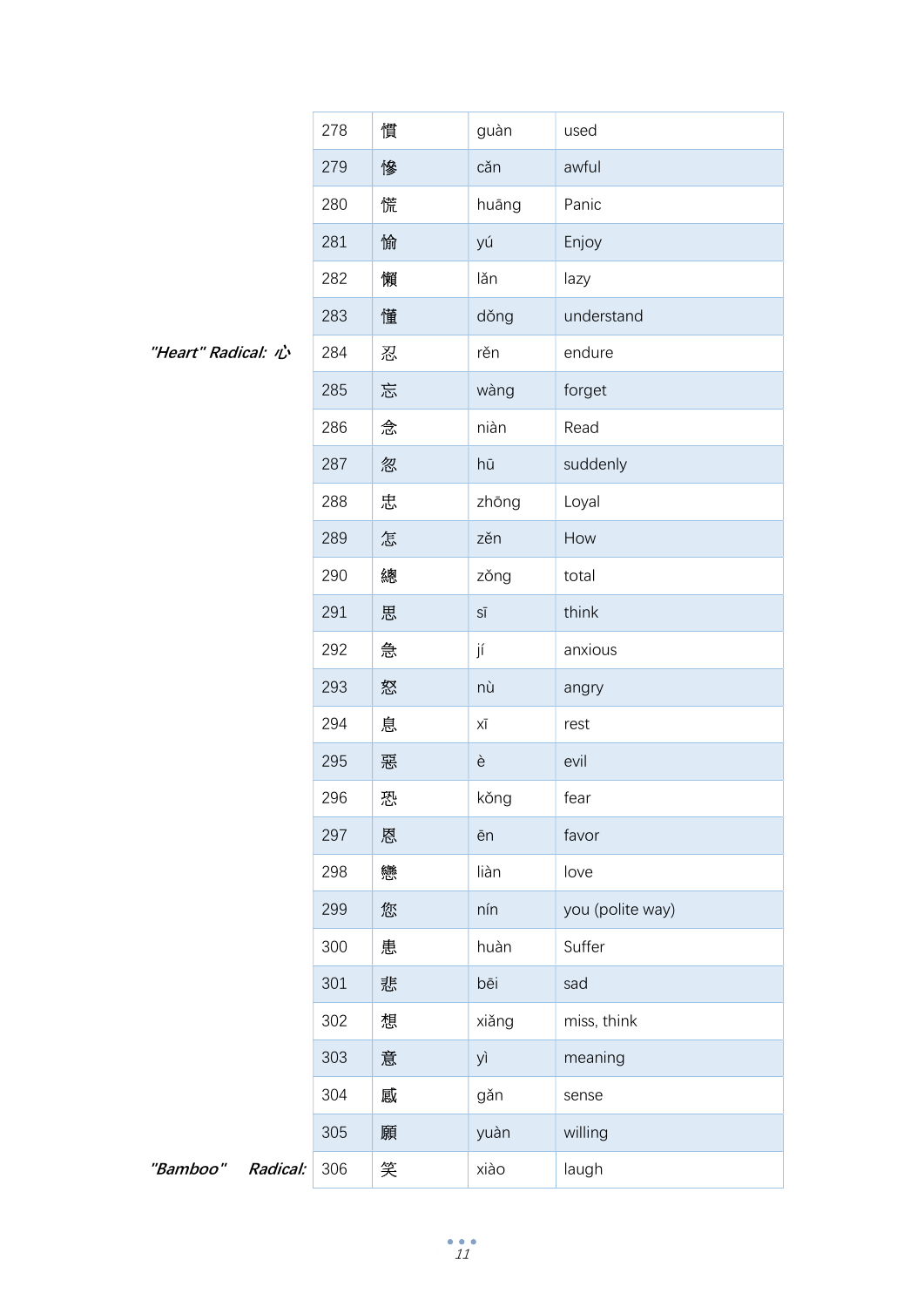| んん               |     |   |      |                        |
|------------------|-----|---|------|------------------------|
|                  | 307 | 第 | dì   | prefix before a number |
|                  | 308 | 笨 | bèn  | stupid                 |
|                  | 309 | 笛 | dí   | flute                  |
|                  | 310 | 等 | děng | Wait, and so on        |
|                  | 311 | 答 | dá   | answer                 |
|                  | 312 | 簡 | jiǎn | simple                 |
|                  | 313 | 算 | suàn | Count                  |
| "Sun" Radical: 日 | 314 | 舊 | jiù  | old                    |
|                  | 315 | 旦 | dàn  | Once                   |
|                  | 316 | 早 | zǎo  | early                  |
|                  | 317 | 時 | shí  | Time                   |
|                  | 318 | 明 | míng | <b>Bright</b>          |
|                  | 319 | 易 | yì   | easy                   |
|                  | 320 | 是 | shì  | yes                    |
|                  | 321 | 顯 | xiǎn | display                |
|                  | 322 | 星 | xīng | star                   |
|                  | 323 | 春 | chūn | spring                 |
|                  | 324 | 昨 | zuó  | Yesterday              |
|                  | 325 | 映 | yìng | Reflect                |
|                  | 326 | 囇 | shài | bask                   |
|                  | 327 | 晚 | wǎn  | late                   |
|                  | 328 | 晨 | chén | morning                |
|                  | 329 | 景 | jǐng | view                   |
|                  | 330 | 智 | zhì  | wisdom                 |
|                  | 331 | 晶 | jīng | crystal                |
|                  | 332 | 晚 | wǎn  | late                   |
|                  | 333 | 暗 | àn   | dark                   |
|                  | 334 | 暖 | nuǎn | warm                   |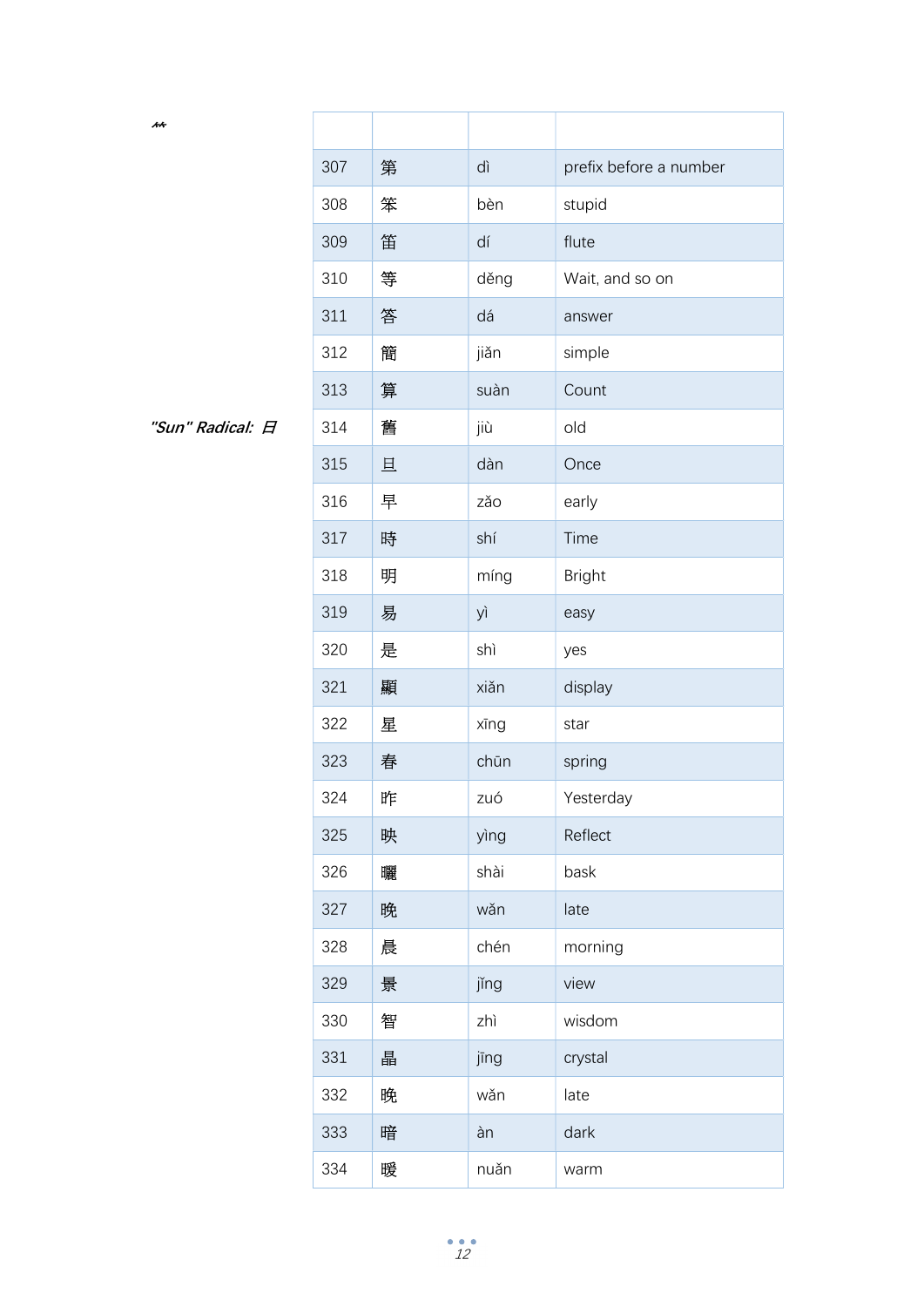## "Eye" Radical: 日

| "Eye" Radical: 日  | 335 | 盲 | máng        | blind                           |
|-------------------|-----|---|-------------|---------------------------------|
|                   | 336 | 看 | kān / kàn   | look after, look, see           |
|                   | 337 | 相 | xiāng / xià | mutually, phase/ appearance     |
|                   |     |   | ng          |                                 |
|                   | 338 | 省 | shěng       | province                        |
|                   | 339 | 眉 | méi         | eyebrow                         |
|                   | 340 | 盼 | pàn         | Hope                            |
|                   | 341 | 眨 | zhǎ         | blink                           |
|                   | 342 | 眼 | yǎn         | eye                             |
|                   | 343 | 睡 | shuì        | sleep                           |
|                   | 344 | 瞎 | xiā         | blind                           |
| "Meat" Radical: 月 | 345 | 有 | yǒu         | Have                            |
|                   | 346 | 肌 | jī          | muscle                          |
|                   | 347 | 肚 | dù          | belly                           |
|                   | 348 | 朋 | péng        | Friend                          |
|                   | 349 | 肩 | jiān        | shoulder                        |
|                   | 350 | 肥 | féi         | fat                             |
|                   | 351 | 膚 | fū          | skin                            |
|                   | 352 | 腫 | zhǒng       | swollen                         |
|                   | 353 | 肺 | fèi         | lung                            |
|                   | 354 | 腎 | shèn        | kidney                          |
|                   | 355 | 背 | bēi / bèi   | carry on the back, body's back, |
|                   |     |   |             | unlucky                         |
|                   | 356 | 勝 | shèng       | Win                             |
|                   | 357 | 膽 | dǎn         | Gall                            |
|                   | 358 | 胖 | pàng        | fat                             |
|                   | 359 | 胃 | wèi         | stomach                         |
|                   | 360 | 腦 | nǎo         | brain                           |
|                   | 361 | 胸 | xiōng       | chest                           |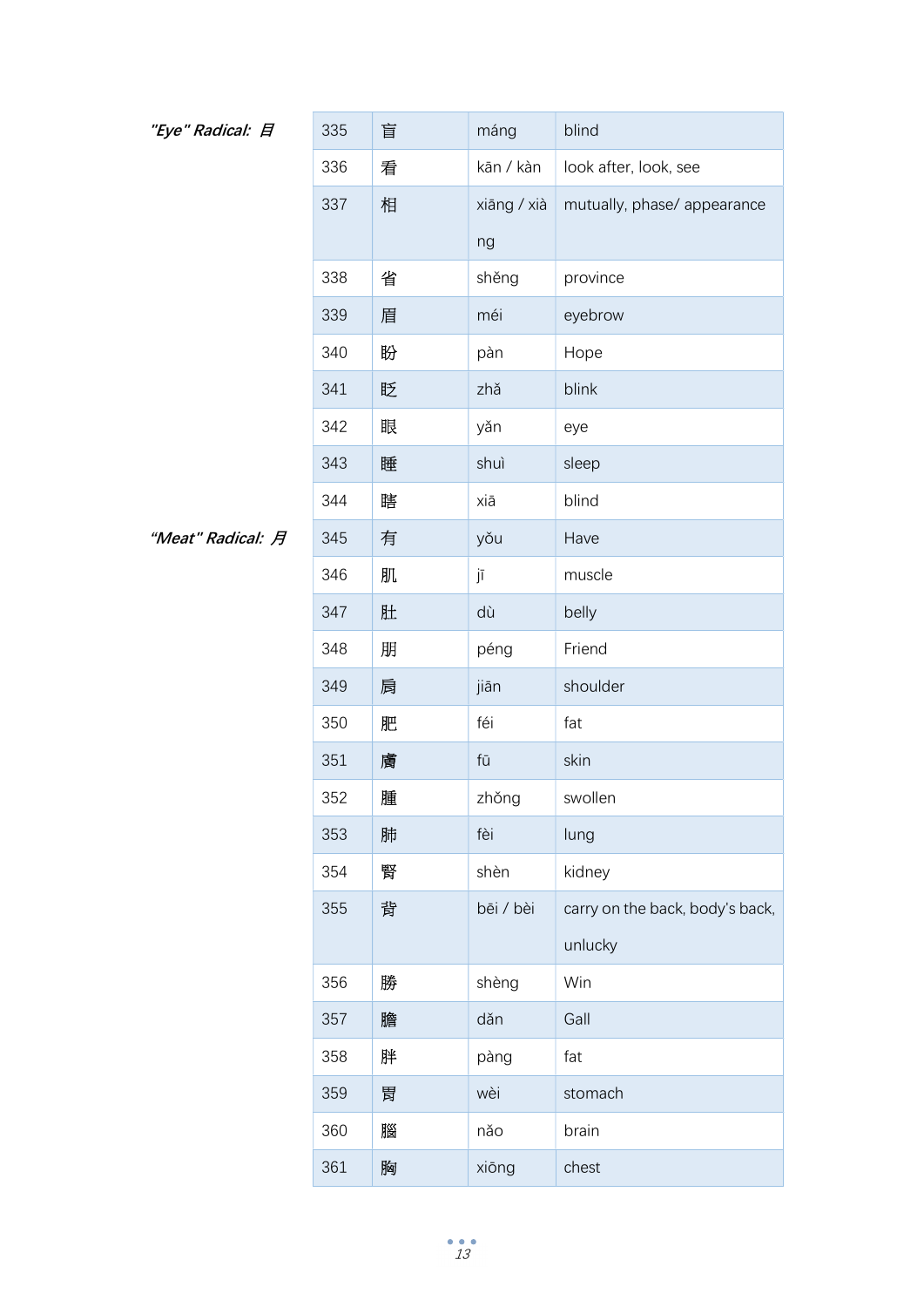|                         | 362 | 髒 | zāng      | dirty                  |
|-------------------------|-----|---|-----------|------------------------|
|                         | 363 | 朗 | lǎng      | bright                 |
|                         | 364 | 脂 | zhī       | fat                    |
|                         | 365 | 脚 | jiǎo      | foot                   |
|                         | 366 | 臉 | liǎn      | face                   |
|                         | 367 | 脫 | tuō       | Take off               |
|                         | 368 | 脖 | bó        | neck                   |
|                         | 369 | 朝 | cháo / zh | towards, early morning |
|                         |     |   | āо        |                        |
|                         | 370 | 腰 | yāo       | waist                  |
|                         | 371 | 腿 | tuǐ       | leg                    |
|                         | 372 | 腹 | fù        | belly                  |
|                         | 373 | 臂 | bì        | arm                    |
| "Mountain" Radical:     | 374 | 歲 | suì       | year old               |
| Щ                       |     |   |           |                        |
|                         | 375 | 島 | dǎo       | island                 |
|                         | 376 | 岸 | àn        | shore                  |
|                         | 377 | 岩 | yán       | rock                   |
|                         | 378 | 峽 | xiá       | gorge                  |
|                         | 379 | 峰 | fēng      | peak                   |
| "Ear" Radical: <b>B</b> | 380 | 隊 | duì       | team                   |
|                         | 381 | 那 | nà        | that                   |
|                         | 382 | 陽 | yáng      | Yang                   |
|                         | 383 | 陣 | zhèn      | Array                  |
|                         | 384 | 陰 | yīn       | Overcast               |
|                         | 385 | 院 | yuàn      | hospital               |
|                         | 386 | 除 | chú       | except                 |
|                         | 387 | 險 | xiǎn      | risk                   |
|                         | 388 | 都 | dōu / dū  | All, city              |

山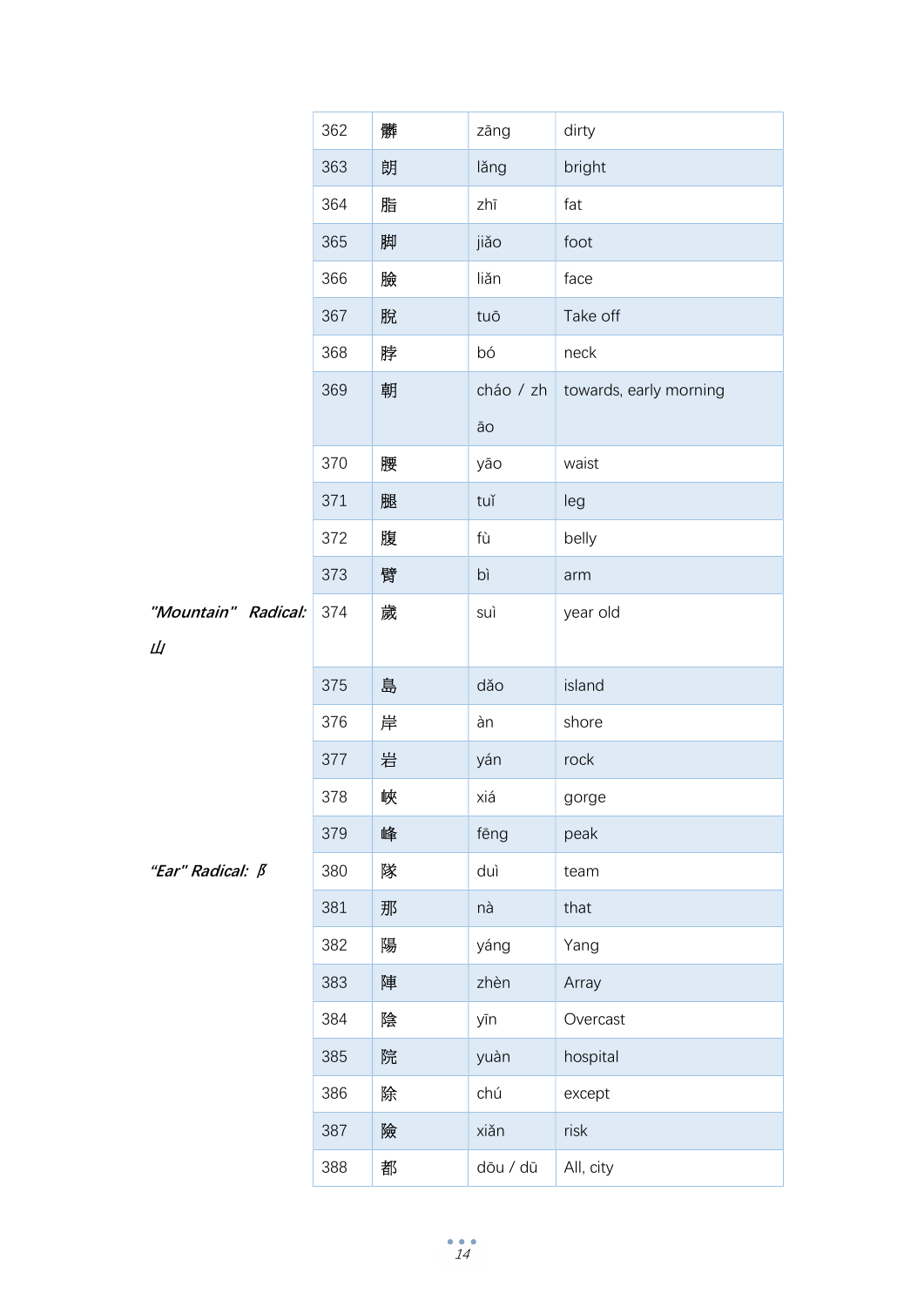|                                    | 389 | 部 | bù        | unit                  |
|------------------------------------|-----|---|-----------|-----------------------|
|                                    | 390 | 陪 | péi       | accompany             |
|                                    | 391 | 隨 | suí       | Follow                |
|                                    | 392 | 隔 | gé        | Every                 |
| "Iron" Radical: $\hat{\mathbf{z}}$ | 393 | 針 | zhēn      | needle                |
|                                    | 394 | 釣 | diào      | to fish               |
|                                    | 395 | 鐘 | zhōng     | bell                  |
|                                    | 396 | 鋼 | gāng      | steel                 |
|                                    | 397 | 錢 | qián      | money                 |
|                                    | 398 | 鐵 | tiě       | iron                  |
|                                    | 399 | 鑽 | zuān / zu | Drill, diamond, auger |
|                                    |     |   | àn        |                       |
|                                    | 400 | 銀 | yín       | silver                |
|                                    | 401 | 銅 | tóng      | copper                |
|                                    | 402 | 鍋 | guō       | pot                   |
|                                    | 403 | 銳 | ruì       | sharp                 |
|                                    | 404 | 鎖 | suǒ       | lock                  |
|                                    | 405 | 銹 | xiù       | rust                  |
|                                    | 406 | 錯 | cuò       | wrong                 |
|                                    | 407 | 鍵 | jiàn      | key                   |
| "Animal" Radical: 3                | 408 | 犯 | fàn       | Commit                |
|                                    | 409 | 狂 | kuáng     | mad                   |
|                                    | 410 | 狗 | gǒu       | dog                   |
|                                    | 411 | 狐 | hú        | fox                   |
|                                    | 412 | 獨 | dú        | alone                 |
|                                    | 413 | 狠 | hěn       | ruthless              |
|                                    | 414 | 獅 | shī       | lion                  |
|                                    | 415 | 狼 | láng      | Wolf                  |
|                                    | 416 | 猴 | hóu       | monkey                |

"Iron" Radical:  $\hat{\pmb{z}}$